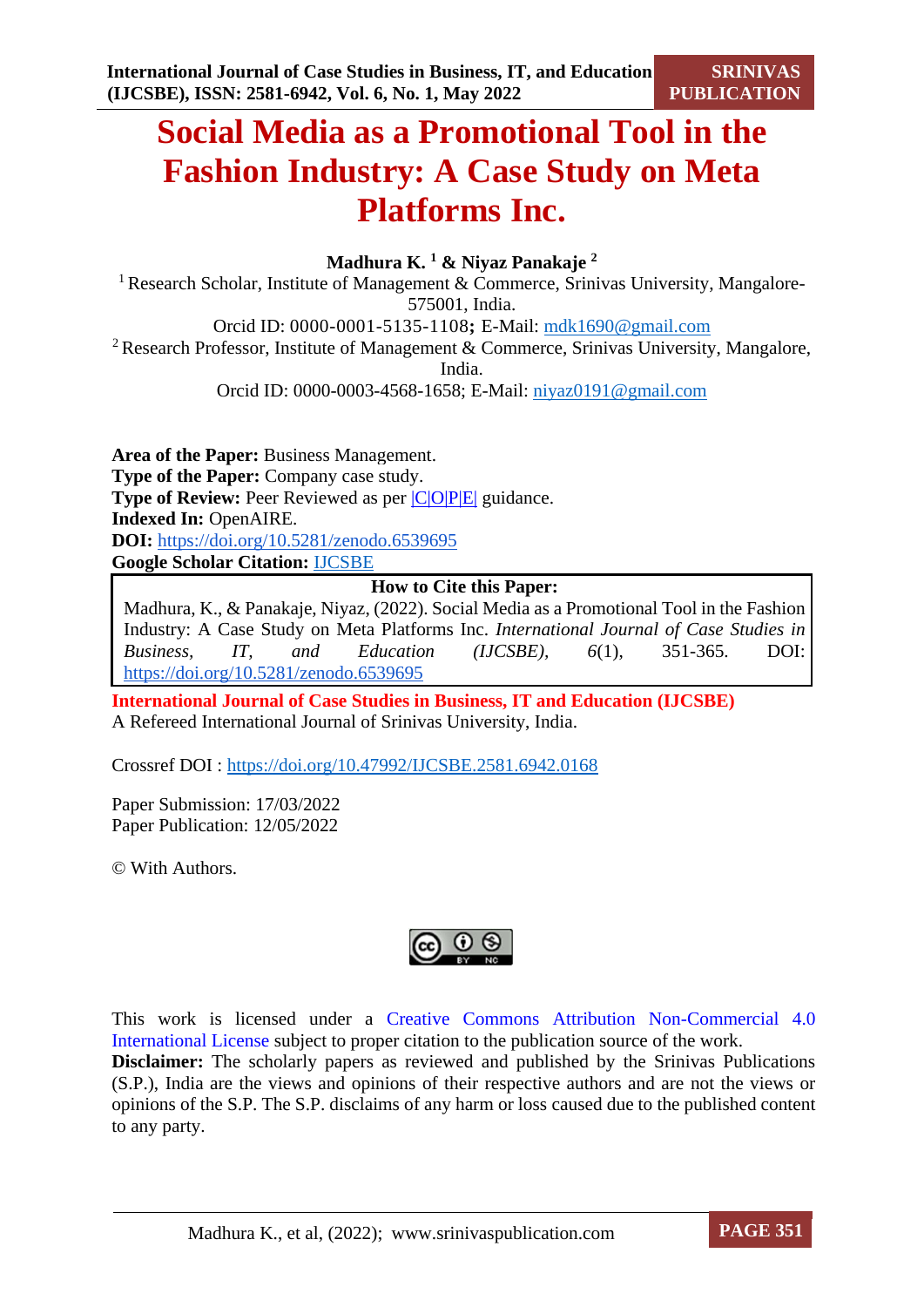# **Social Media as a Promotional Tool in the Fashion Industry: A Case Study on Meta Platforms Inc.**

**Madhura K. <sup>1</sup> & Niyaz Panakaje <sup>2</sup>**

<sup>1</sup> Research Scholar, Institute of Management & Commerce, Srinivas University, Mangalore-575001, India.

Orcid ID: 0000-0001-5135-1108**;** E-Mail: [mdk1690@gmail.com](mailto:mdk1690@gmail.com)

<sup>2</sup> Research Professor, Institute of Management & Commerce, Srinivas University, Mangalore,

India.

Orcid ID: 0000-0003-4568-1658; E-Mail: [niyaz0191@gmail.com](mailto:niyaz0191@gmail.com)

# **ABSTRACT**

**Purpose:** *With the tremendous growth of the online platform, several individuals now use social media to run their businesses, which is one of the most powerful platforms on the internet. Social media has become a trend for society as people spend more time online. Platforms such as the Meta platform are both cost-effective and profitable, allowing firms to access a larger audience. Then, people can voice their thoughts, form interest-based groups, curate material, post photographs and videos, and participate in group discussions*. *There are a variety of strategies for businesses to advertise their products and attract more customers, including supporting people who are interested in fashion and can influence their following, referred to as Fashion Influencers. The main purpose of this study is to see the marketing strategies adopted by the company as well as the suitability of different types of influencers of the company to the business as a promotional tool.*

**Methodology:** *This study mainly relies on secondary data. As introductory resources, magazine papers, journals and published books were used to obtain the necessary material for the study.*

**Findings:** *The study's key results are as follows: The firm launched the metaverse, which allows people (both influencers and users) to select their style via virtual meetings. Fashion brands and companies have also leveraged online platforms (meta platforms), digital models, and collaborations with video gaming platforms to create their own virtual collections for millions of players worldwide.*

**Practical Implications:** *This study will assist various firms in understanding the numerous marketing tactics available to them, as well as how and when to employ social media influencers in their operations.*

**Paper type:** *Company case study*

**Keywords:** Social-media, Social Media Influencers, ABCD Listing, Fashion Products, Meta platforms, Facebook, Instagram

# **1. INTRODUCTION :**

Today, the fashion industry has its own specialty that advances and engenders the most recent patterns [1]. In the fashion business, digital marketing is also used to communicate with customers, manage systems with other shoppers, and establish a digital presence. The growth of many social media channels has completely changed the way people see and burn-through data. [2]. Furthermore, as time passes, there is a major transformation we can see in the general outlook of customers or purchasers, as well as stylists and brands. In many a case, social media can impact designers or stylists in unique ways that are changing the ways of their creativity in fashion [3]. The present styles are much more refined, with numerous fashion houses pushing various styles, patterns, design shows, and planners from various parts of the world. Customers can choose trends and styles as well as enjoy the convenience of shopping with simple click-through phones, laptops, tablets, and so on. This will provide a higher level of involvement of customers to buy and there will be a better chance of selling a fashion product and

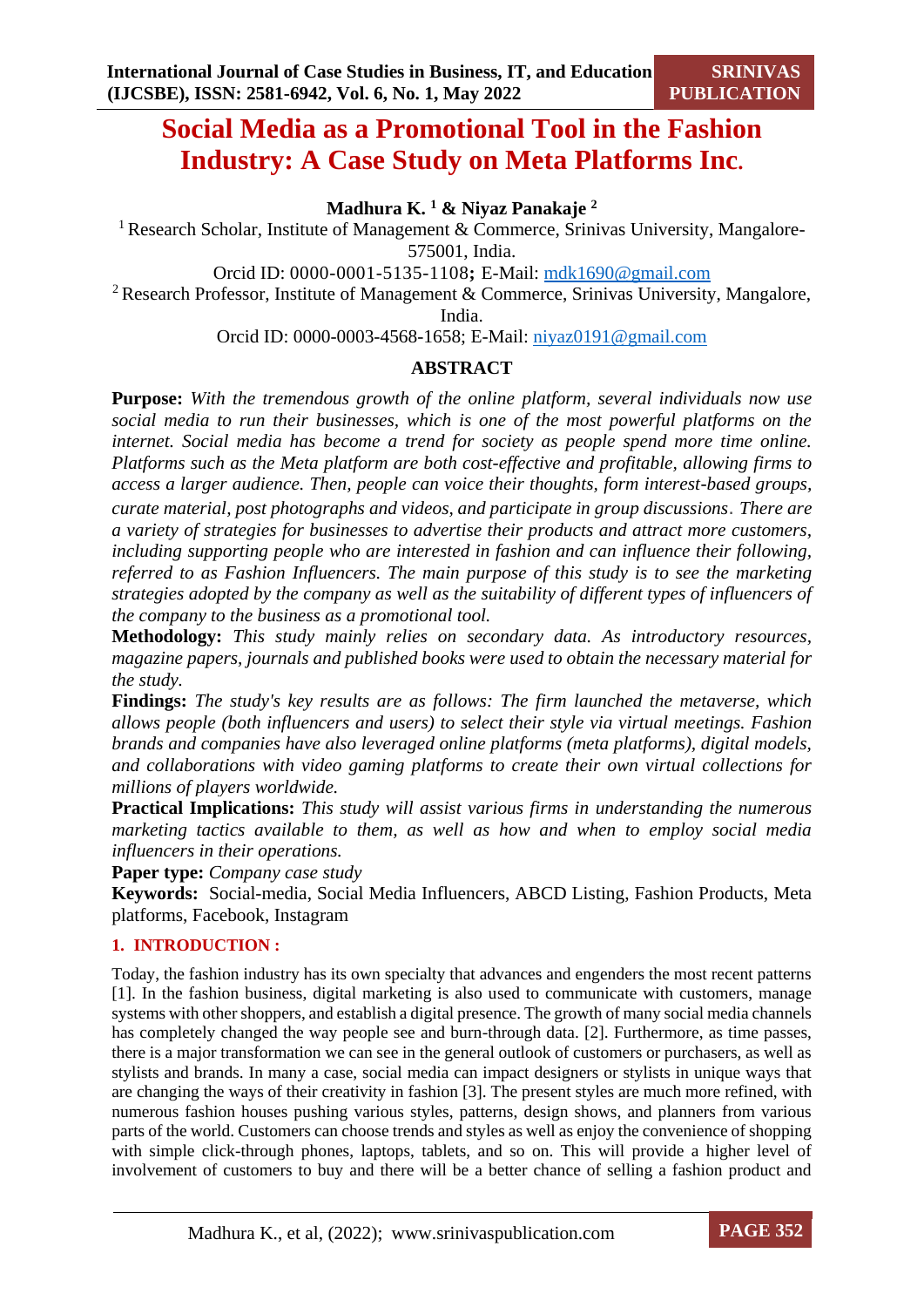extending the entire market [4]. So, social media has turned into a conveyor of information in more than one way, and most recently, the fashion business is seeing a significant change in its motivation for designs and patterns. Instagram, YouTube, WhatsApp, Facebook, Twitter, etc., are just a few of the social media and blogging sites that have made this possible [5].

# **2. REVIEW OF LITERATURE :**

Social media will let people connect with people all over the world, and it will make it easier for people to exchange information. This will have an impact on the fashion industry by speeding up the rate at which new fashion trends arise. Previously, it could take years for a certain trend to spread from one location to another, but now, thanks to technology like social media, it can appear in a fraction of that time or within a day. Trends will not be defined by a certain region or historical period; rather, people will mix and combine items from many eras, regardless of geographic location. As a result, it's significantly more difficult to imagine being in favour in recent times without it being a social media platform.

| <b>S. No.</b>    | <b>Focus</b>                                       | <b>Contribution</b>                                                                                                                                                                                                                                                                                                                                                                                                                                                                                                                                             | <b>Authors Name</b>                            |
|------------------|----------------------------------------------------|-----------------------------------------------------------------------------------------------------------------------------------------------------------------------------------------------------------------------------------------------------------------------------------------------------------------------------------------------------------------------------------------------------------------------------------------------------------------------------------------------------------------------------------------------------------------|------------------------------------------------|
|                  | <b>Area</b>                                        |                                                                                                                                                                                                                                                                                                                                                                                                                                                                                                                                                                 |                                                |
| 1.               | Social<br>Media                                    | Social Media is a channel within which users can create<br>websites for social networking to exchange or access<br>information, thoughts, ideas, personal and marketing<br>messages, and other content with their friends, relatives,<br>consumers, and others via methods of digital media<br>(which include websites for social networking and micro-<br>blogging) and content (such as videos).                                                                                                                                                              | Carr &<br>Hayes<br>(2015).<br>[6]              |
| 2.               | Social<br>Media<br>Marketing                       | With the help of the Social Media Marketing channel via<br>digital media, globalisation has made the world a lot<br>smaller. Companies promote their products with vibrant<br>marketing tactics (including social media). Then, using<br>various channels such as Twitter, Instagram, blogs,<br>Facebook, and other social media websites, social media<br>will assist the company in engaging with its guests. These<br>platforms attract clients with their distinctive promotions,<br>contests, games, deals, videotapes, photos, conferences,<br>and so on. | Saravana<br>kumar,<br>et al., (2012).<br>$[7]$ |
| 3.               | Social<br>Media<br>Marketing<br>and<br>Advertising | Social Media Marketing and Advertising In recent times,<br>several types of businesses in various areas have used<br>social media marketing methods (YouTube, Facebook,<br>Twitter, etc.) to promote their products and services<br>through their own websites, networking sites, blogs, and<br>group and location-based services. Companies will keep<br>direct contact with the users through social media<br>platforms, which also allows the firms to easily supply<br>products that meet the customer's requirements and<br>expectations.                  | Dwivedi, et al.,<br>(2015).<br>[8]             |
| $\overline{4}$ . | Fashion 4.0                                        | Fashion 4.0 The article demonstrates their influence on<br>business houses, processes, and components within the<br>framework of the fashion industry. It contains a thorough<br>summary of the possible effects of the Industrial<br>Revolution 4.0 on this particular sector, based on<br>developing evidence obtained by experts'<br>sector<br>perspective and represented by appropriate descriptive<br>instances. Overall, it clearly demonstrates how digital<br>transformation might turn the fashion sector into a more                                 | Teunissen &<br>Bertola (2018).<br>$[9]$        |

**Table 1:** This table reviews the much literature on social media, its Marketing and the fashion industry.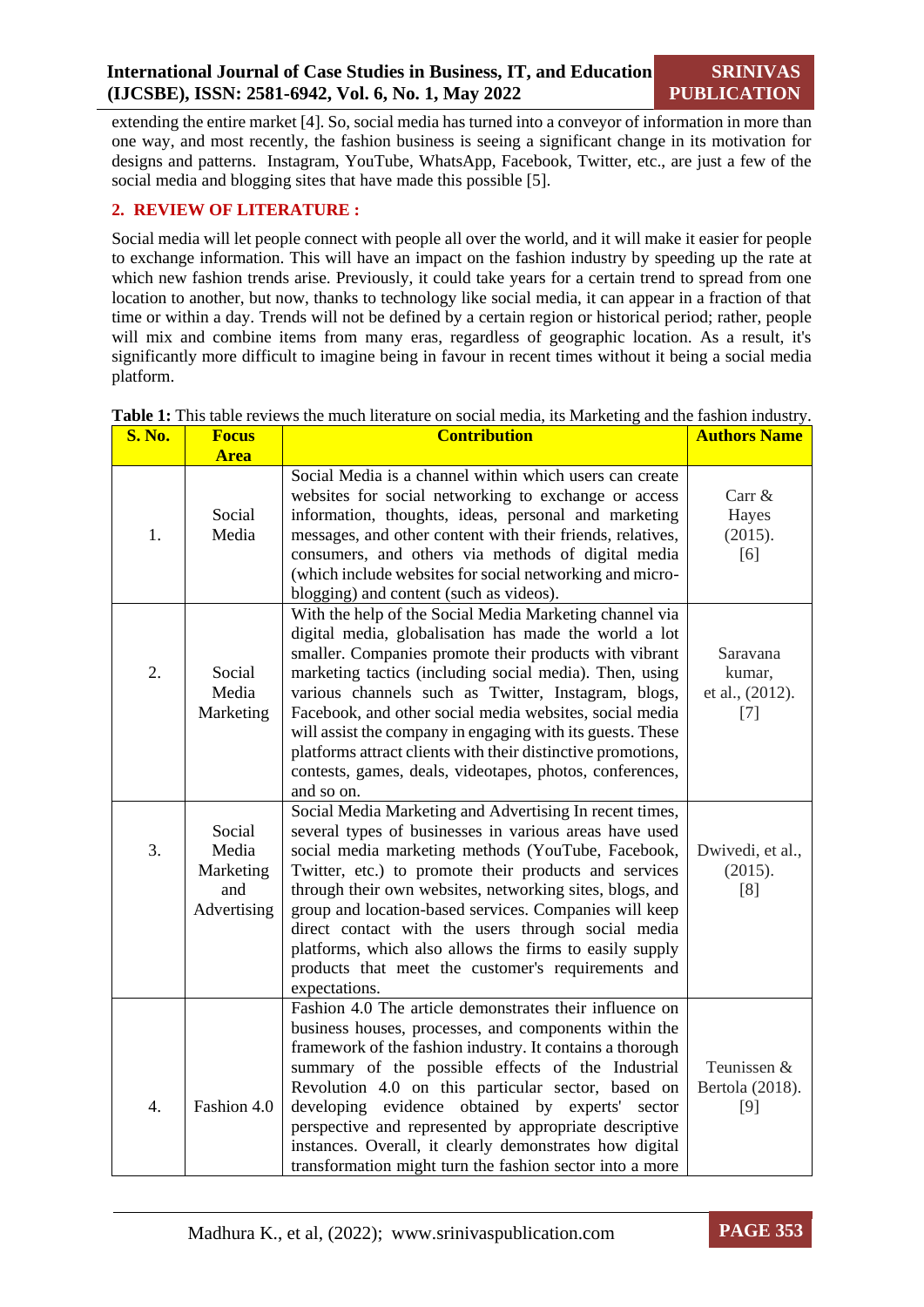|    |                      | sustainable and customer-centric organization. It does,<br>however, highlight the importance of, and the slowness<br>which, traditional, established brands<br>with<br>and<br>corporations adapt to new technologies.                                                                                                                                                                      |                                        |
|----|----------------------|--------------------------------------------------------------------------------------------------------------------------------------------------------------------------------------------------------------------------------------------------------------------------------------------------------------------------------------------------------------------------------------------|----------------------------------------|
| 5. | Fashion<br>Marketing | Fashion Marketing The article introduces the concept of<br>fashion marketing as a distinct area of research, stating<br>that this has unique theoretical frameworks from pure<br>marketing or fashion concepts, and concludes with a<br>review of current studies in the area of fashion marketing,<br>especially those relating to fast fashion brands and<br>advanced digital marketing. | Barnes, L.<br>(2014).<br>[10]          |
| 6. | Digital<br>Fashion   | Digital Fashion Studies on digital fashion are thriving in<br>various contexts. The Goal of this research is to create a<br>systematic framework for describing and classifying the<br>digital fashion industry. The investigation revealed three<br>categories: communication and marketing, design and<br>production, and culture and society.                                           | Noris, et al.,<br>(2021).<br>$[11]$    |
| 7. | Instagram            | This article shows how different behaviors (such as<br>customers' capacity to like and comment on their<br>Instagram photographs) have an impact on the company's<br>commercial enterprise's growth and recognition, as well<br>as gaining Instagram followers. In this study, the results<br>of advising and communicating with clients about<br>advertising dreams are also tested.      | Virtanen, et al.,<br>(2017).<br>$[12]$ |

From the above literature reviews, the evolution of social media's position in the fashion industry throughout time and the advantages that come with smart use of various platforms has been amazing. Fashion firms that want to be competitive and profitable should embrace social media to boost their marketing efforts. Fashion brands can use a range of ideas and techniques to boost the strength of multiple platforms when establishing a social media strategy.

# **3. RESEARCH GAP :**

According to the literature, many studies have been undertaken on social media as a marketing tool for micro-organizers, to create brand awareness, consumer decision-making, business performance analysis, and so on. There was no study that looked at social media as a promotional tool to investigate social media influencers, promotions, or marketing tactics. Hence, this is considered a research gap for the study.

# **4. RESEARCH AGENDA :**

- (1) What are the marketing channels used by the Meta Platforms to promote fashion products?
- (2) What is the role of social media influencers in promoting fashion products?
- (3) How to analyse promotional aspects of the company?

#### **5. OBJECTIVES OF THE STUDY :**

- (1) To identify the marketing strategies adopted in the Meta platform to boost fashion products.
- (2) To study the influence of social media influencer in promoting fashion products.
- (3) To list the Advantages, Benefits, Constraints and Disadvantages of Fashionable products of the company.

#### **6. SCOPE OF THE STUDY :**

This research looks at the role of social media in promoting fashion products on meta platforms. The study aimed to look at the various promotional techniques employed by meta platforms to improve fashion products, as well as the ABCD listing used to evaluate company's effectiveness in promoting products online.

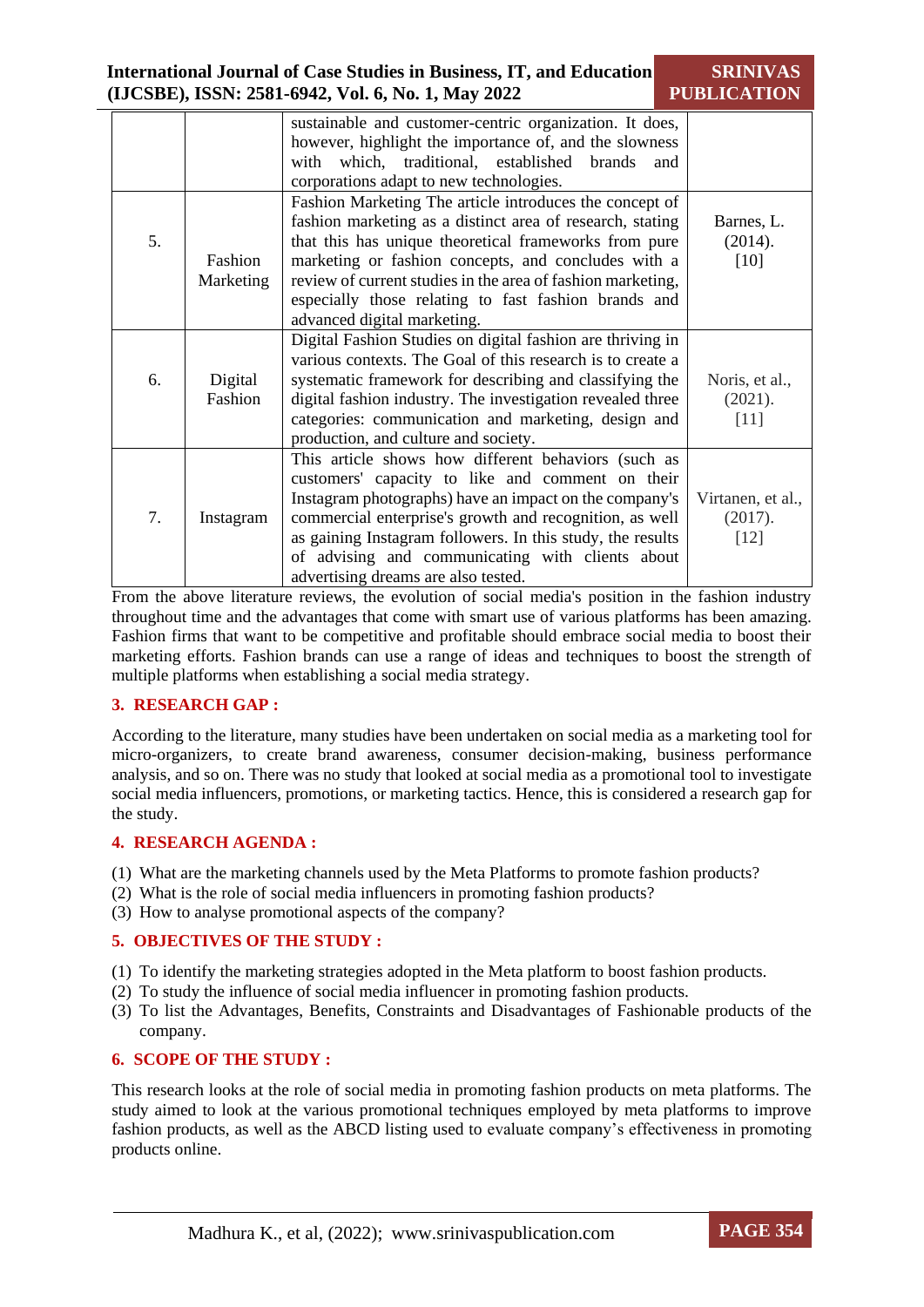#### **7. RESEARCH METHODOLOGY :**

This study mainly relies on secondary data. As introductory resources, published books or journals, magazine papers, and books were used to obtain the necessary material for the study. Financial information was taken from the firms' annual reports, company related information was obtained directly from the company's authorized websites on the internet.

### **8. COMPANY PROFILE OF THE META PLATFORMS :**

Meta, earlier recognized as Facebook, Inc., is a continuously emerging technological business head office located in Menlo Park, California. Among other technologies, the pot purchased Facebook, Instagram, and WhatsApp. Meta is one of the largest and most popular companies on social media platforms. It is featured with Amazon, Google, Apple, and Microsoft. They are the Big Five information technology behemoths of the United States (AlphabetInc.). Facebook, Messenger, Facebook Watch, and Facebook Portal are examples of meta products or services. It also owns 99.99 percent of Reliance Jio Platforms and has made earlier investments in Giphy, Mapillary, and Oculus. A significant portion of the company's total revenue comes from the sale of advertising space to marketers. Its purpose is to empower people to form communities and bring people closer together across the world. The goal is to provide useful and engaging solutions that support consumers' interaction and engagement with family members and friends using phones, tablets, computers, and other interfaces. It also enables people to explore and gain knowledge about what is going on in the world around them, along with share their thoughts, suggestions, pictures, video files, and other activities with audiences ranging from their closest friends to the public, and easily communicate wherever they are, through the use of its products, which include,

**Facebook:** Meta Platforms own Facebook, the American social media and social networking website. Mark Zuckerberg and his Harvard College companions, Dusty Moskovitz, Eduardo Saverin, Andrew McCollum, and Chris Hughes, established Facebook in 1994 [13]. The word Facebook is taken from the Facebook directories that are distributed to American university students regularly. It may be accessed from any device connected to the internet, including computers, tablets, and smartphones. [14]. After registration, users can create an account with user data and exchange messages, images, and videos with other individuals who have agreed to be their friends or, based on the privacy settings, with other people [15].

**Facebook Messenger**: It's a Facebook-developed messaging app that has been acquired by Meta Platforms. Initially known as Facebook Chat, the company streamlined its messaging service in 2010, released standalone iOS and Android apps in 2011, and unveiled an unprejudiced Facebook Portal handle for Messenger in 2018. [16]. Afterward, Facebook created Messenger.com, a brand-new online format that separated the messaging characteristics from the primary Facebook app, permitting customers to pick between the use of the web-primarily based interface or downloading one of the standalone apps [17]. It is a computing device for Windows and macOS that was launched in April 2020. This app permits customers to switch texts, in addition to images, videos, stickers, audio, and files. It additionally permits customers to reply to different customers' messages and engage with bots [18]. Video and voice calls are also supported through the carrier. Multiple accounts, communications with elective quit-to-quit encryption, and gameplay are all supported through standalone apps.

**Instagram:** Instagram, a photo and video-sharing social media network, was pioneered by Kevin Systrom and Mike Krieger. In April 2012, Facebook Inc. purchased this for \$1 billion in income and common shares. People can share photos and videos that have been altered with effects and labeled with hashtags and geotagging [19]. Posts can be shared with the general public or with pre-approved enthusiasts. With the help of tags and locations, users can view trending statistics and research unique users' content. Individuals can upload or post content or data to their accounts, and they can also like, snap, and follow other users [20].

**WhatsApp:** WhatsApp Inc., primarily based totally in Mountain View, California, advanced the customer utility, which changed into bought with the aid of using Facebook in February 2014 around \$19.3 billion. By 2015, it had exceeded WhatsApp because of the maximum famous messaging app withinside the world, with an extra than billion customers globally with the aid of using February 2020. E-mail became obsolete after 2016 because of new and distinct digital media communications across Latin America, the Indian Subcontinent, and other regions of Europe and Africa. It is also a free

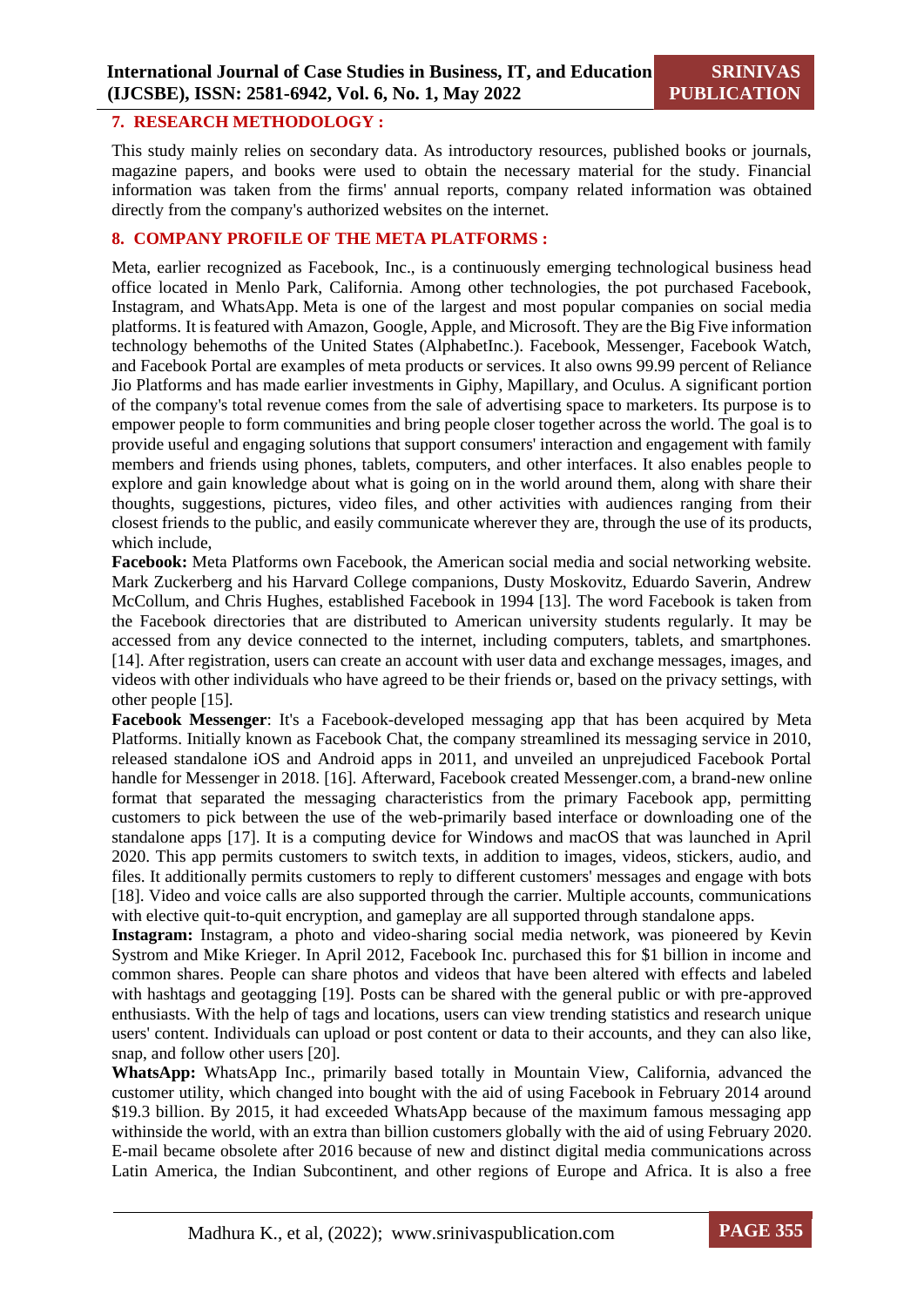# **International Journal of Case Studies in Business, IT, and Education (IJCSBE), ISSN: 2581-6942, Vol. 6, No. 1, May 2022**

**SRINIVAS PUBLICATION**

messenger application, cross-platform, centralized text messaging (IM), and voice-over-IP (VoIP) service that is available all over the world [21]. Users can send text and voice messages, swap audio and videotapes, and share photographs, documents, consumer locations, and other information with the app. This utility runs on cellular devices; however, it can additionally be regarded from a laptop if the consumer's telephone is attached to the Internet [22]. Signing up for the carrier necessitates using a lively cellular number. WhatsApp Business, a completely unique enterprise app aimed toward smaller businesses, changed into released in January 2018 to permit agencies to talk with clients who use the primary WhatsApp customer [23].

**Oculus:** Reality Labs is a division of Meta Platforms (previously Facebook Inc.) that develops virtual reality and augmented reality hardware and software, such as Quest VR headsets and Horizon Worlds metaverse platforms. It is the organizational successor to Oculus, a business created in July 2012 in Irvine, California by Palmer Luckey, Brendan Iribe, Michael Antonov, and Nate Mitchell to develop the Oculus Rift virtual reality headset for video games. Through a Kickstarter effort, the business earned more than \$2.4 million for the project, over 10 times its original goal of \$250,000. It was established in 2020 as a division of the firm specializing in augmented reality, virtual reality, and metaverse hardware, software, and content [24]. This department reportedly employed approximately 10,000 people in 2021, responsible for roughly a quarter of Facebook's global workforce. Facebook launched on October 20, 2021, that this company would report income separately from Facebook's family of apps.

#### **Why Social Media Marketing is Important to Boost Fashion Products?**

As people spend more time online, social media has evolved into a fashion for society in the modern digital world. Social media channels, which have evolved as one of the main advertising and marketing channels for fashionistas, have become consumers' key source of information. Instagram, for example, has been labelled the most innovative and influential platform. The fashion imperative has served organisations by utilising social media, sharing images and videos, and blogging about their fashion bias and business procedures in order to lead clients and increase brand awareness (25). Fashion firms can improve their advertising and management strategies by implementing new technologies, which provide an interactive medium of mass verbal interchange that can help fashion businesses improve their marketing and marketing strategies. These platforms attract new customers by providing fashion and logo information while also maintaining current clients by providing greater advertising techniques [26].

Even many fashion brands use social media to interact with their customers in order to meet their requirements and expectations. At the same time, people want fashion designers to interact with them in real-time via an active social media presence, resulting in emotional relationships. Given the full-size capability of making content material from fabric and taking photos of consumers' pastimes on social media, fashion producers may also consider digital advertising to be more effective, beneficial, and appropriate than traditional advertising and marketing. As the advertising and marketing landscape evolves, it has the potential to be the most likely avenue for obtaining, controlling, and monetizing [27].

#### **9. MARKETING STRATEGIES OF META PLATFORM :**

Since the fashion sector mainly focuses on lifestyle, cosmetics, styles, art, and culture, marketing professionals have lot of opportunities to utilize social media to develop their business. Through the following strategies, the company can achieve success and will be able to stand firmly against the competitive world [28]. That are:

#### **9.1 Goal Oriented Strategy:**

The necessity to focus on the key objectives that apply to the business results in increased profit and goodwill for the organization. Some of the goals are:

*(a) Creation of Brand loyalty:* Social media marketing has moved from traditional marketing methods to modern methods, such as providing high-quality content through content marketing, which is in the form of text or images. The text will help to earn a good image in the form of click-throughs, comments, reviews, ratings, etc., but the visuals will make the information more memorable through screenshots, graphs, visual aids, infographics, and videos [29], as well as frequent connection with followers and awarding of followers for their creative work through coupons, offers, discounts, and presents. By giving special thanks, comments, and sharing their work, they

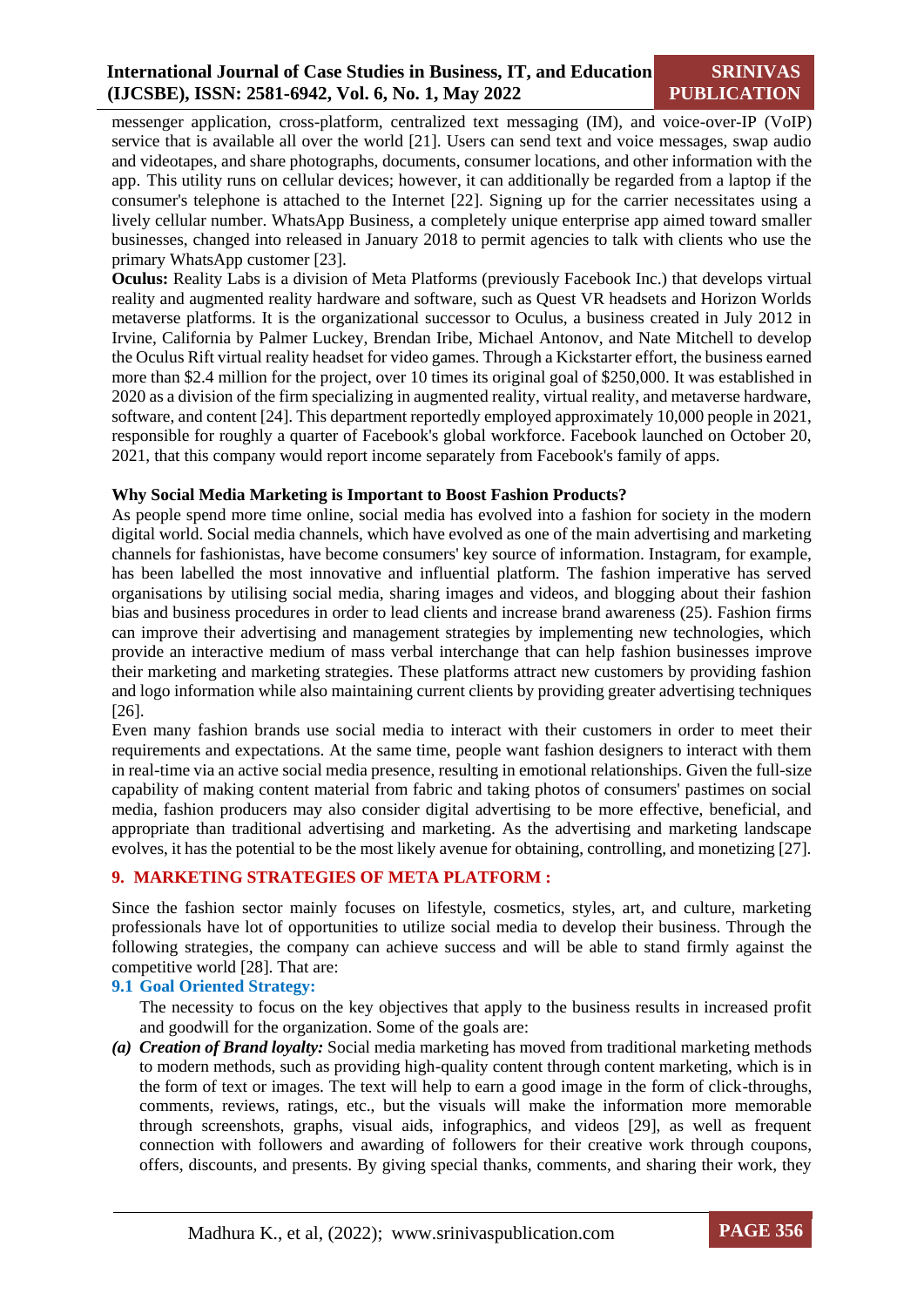become an active and engaged member of the social media community. This will provide the company with greater exposure and help to establish brand loyalty [30].

- *(b) Maintaining emotional connection with the audience:* Social-media is assisting organizations in bridging the gap between manufacturers and buyers or clients. Businesses that make the most of social media connect with their customers or fans by reacting to comments on postings, hosting prizes, or even reposting photographs or comments that customers post. They may also use it to provide further customer service by addressing product questions or directing purchasers with lawsuits or requests to the appropriate communication channel for assistance [31]. Additionally, there is a need for fans to be rewarded for their unique works through coupons, incentives, discounts, and presents. Many of the platforms assist businesses in gathering accurate or factual information from their reliable users or consumers, and these firms or influencers show their appreciation to their followers or users by providing compliments, feedback, and sharing their work.
- *(c) Maintaining the Speed of the website*: Many of the platforms assist businesses in gathering accurate or factual information from their reliable users or consumers, and these firms or influencers show their appreciation to their followers or users by providing compliments, feedback, and sharing their work. Fashion companies who limit their online presence to their websites are limiting their reach. Customers that actively visit their website, or potential customers who happen to come across the brand via an internet search, are the ones who are contacted by lesser-known firms aiming to break into the industry. It enables organisations to reach a wider spectrum of people and increase sales through the use of subsidised commercials, appealing and entertaining content, relationships with influencers and celebrities, and more [32]. With so many people on social media, it is critical to utilise social media's significance within the fashion industry to drive site views for the brand.
- *(d) Good Communication:* Every organisation, especially those in the fashion industry, needs effective communication. Communication and strong relationships are vital in value generation, and this is easily done through a variety of social media platforms such as Instagram, Facebook, and others. Customers lose interest in brands if the firm or brand fails to produce material related to their products on a frequent basis. Customers may be drawn to competitors who are active on social media [33]. It is necessary to maintain a constant posting or uploading schedule in order to remain competitive and engage customers on a consistent basis.
- *(e) Create Consistent Branding Message:* These media technologies enable businesses to give their brand to clients, primarily on websites that are prominently visible and scrollable, such as Instagram and Twitter. It is critical for fashion retailers to have a consistent visual and textual message so that users can communicate directly with the brand while keeping the larger concept in mind [34]. When customers click on a logo's profile, they should get a sense of what the company stands for right away. These platforms are no longer just about offering products; it's also about selling a brand and providing good services.
- *(f) Introduction of distinctive features:* Several social networking services allow users to share or contribute information on a timeline. For example, Facebook and Instagram both provide testimonials and live broadcasts, hashtags, specific content, and their own online marketplaces where businesses can link to unique products and services [35]. Businesses should constantly research and implement these elements so that clients are exposed to the logo while navigating through various virtual platforms.

#### **9.2 Preliminary research of the targeted audience:**

The fashion industry is one such area where we can see rapid development because people's or customers' tastes, priorities, and preferences change on a daily basis in response to trends [36]. So, it is essential to examine the background of the business's target audience in the following areas:

- *(a) The Demographics profile of the people:* Gender, Age, Profession, Income level, Family or Marital status.
- *(b) The Psychographics Characteristics of the people:* Attitudes, Values, Belief systems, Culture and Pain points or major areas of frustrations of the peoples.
- *(c) Lifestyle of the people:* Geographic location, Travel, Leisure activities, etc.
- *(d) People's Purchasing habits:* Price awareness, Brand Loyalty, Impulse Buying or Saving, Unique features they look out for.

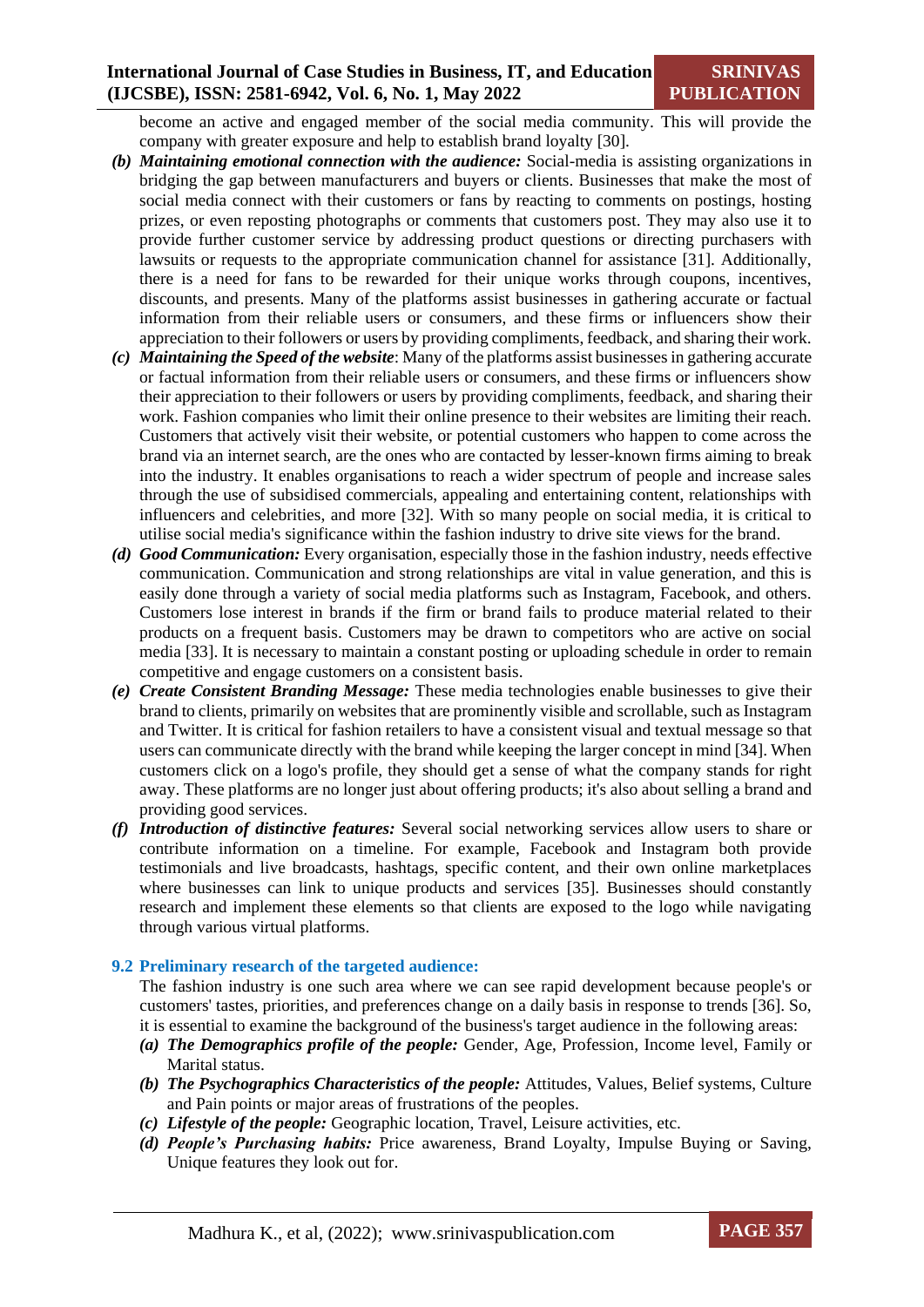- *(e) Shopping preferences of people:* Which mode of shopping is preferred by people like Online or Offline.
- *(f) Needs and preferences of the peoples.*

#### **9.3 Establishment of important Metrics and Key Performance Indicator (KPI)s:**

Digital marketers and social media marketers utilise social media metrics and key performance indicators to monitor progress across social platforms and get the essential evidence and information about how users interact with the brand (especially fashion brand) on social media. These are used to assess the social media marketing campaign's effectiveness. In short, they benchmark a company's presence on specific social media sites such as Twitter, Facebook, and Instagram, as well as across all social platforms. By gathering and analysing social media metrics and KPIs, marketing departments can discover areas for improvement, develop effective campaigns, and engage audiences in meaningful ways [37]. When businesses watch content engagement metrics like likes, shares, hash tags and comments, they will be able to see whether the audience is connecting with the brand message and also if their participation is helping the business marketing strategy.

#### **9.4 Create unique and interesting Social Media Content:**

One of the most important parts of a social media marketing plan is the creation of social media content. Social media content development is a form of art that needs a great amount of time, patience, creativity, and knowledge of graphic design, copy creation, and colours. Even text should be designed well when creating content on social media to be visually pleasing and pleasant. The text should be well-organized, easy to read and follow a natural flow. Similarly, all product pictures and videos should be pleasing to the eye and captivating to the viewer. If the company can generate social media content that the target audience enjoys, they are more inclined to share it [38]. The most effective types of social media contents are:



Fig. 1: Types of social media content marketing [39]

#### **9.5 Continuous Improvement:**

Firms will never know how one campaign performed compared to another unless they regularly analyse their efforts. Getting an overview of your social media activity can help to put things in context. This involves analysing the best-performing fashion content or information and changing business marketing when it starts to slow down. And there is no doubt that a lot of social media is a learning process. timely monitoring of campaign stats helps make adjustments and improvements to a social media marketing plan rather than making large, time-consuming modifications. So much of successful social media marketing begins with data vigilance. Users may be reactive soon, taking full advantage of the current campaigns, and then proactive in the long run by using the knowledge gained to inform the next plan redesign.

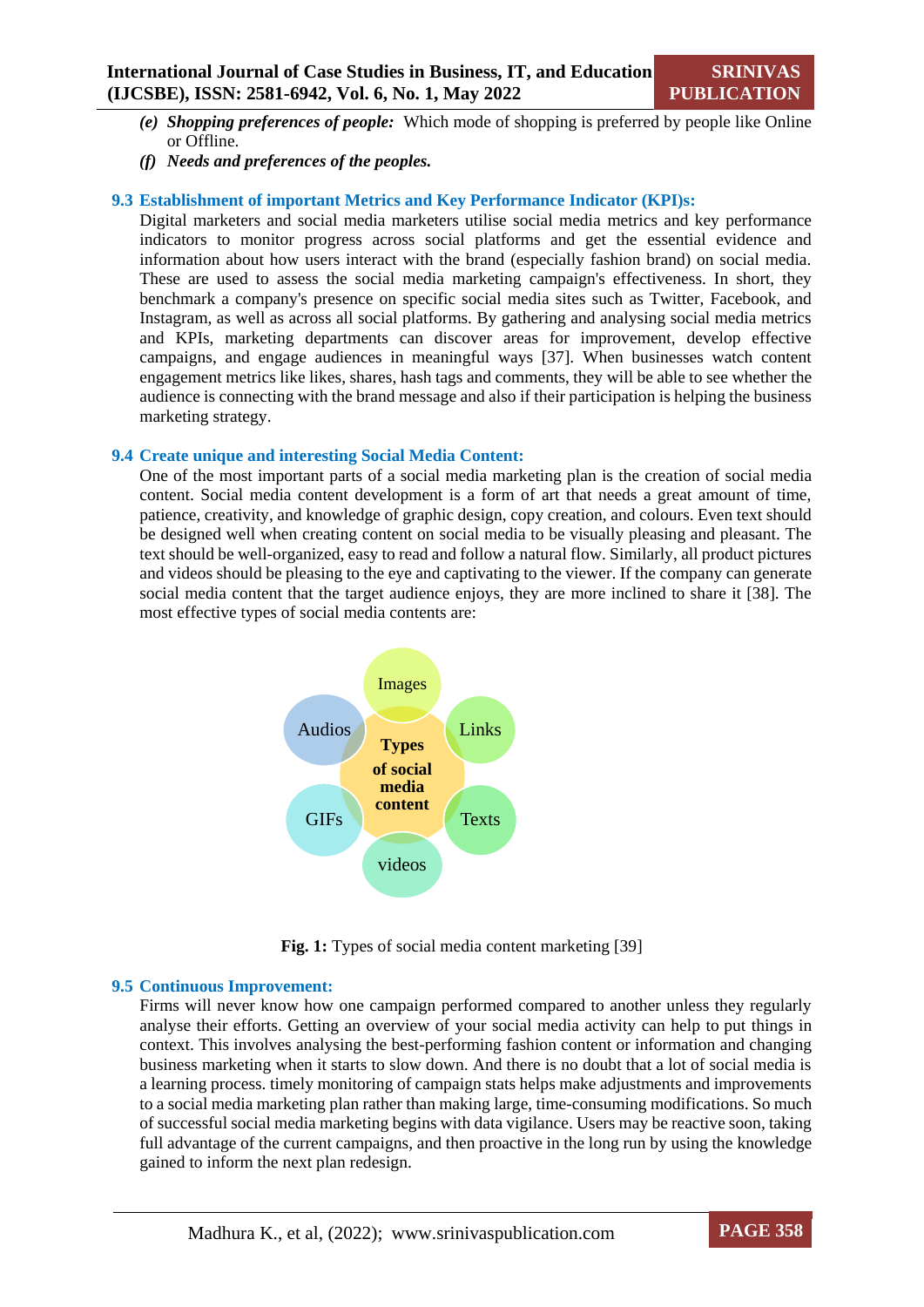#### **10. THE SOCIAL MEDIA INFLUENCERS OF META PLATFORMS :**

Influencer marketing is a form of social media advertising that relies on product or brand recommendations and mentions from celebrity endorsers or influencers that have a significant social following and are regarded as experts in their field. In other words, social media influencers are individuals or professionals who contribute to the development of a brand and reputation by sharing their knowledge and experience in specific areas, topics, and ways of describing the products [40]. Influencer marketing works because they are uploading content more on fashion products at regular intervals to attract more people or followers towards the company or products and encourage them to buy the products through unique approaches along with this, social influencers have a high level of trust with their followers, and their recommendations act as a sort of social confirmation to the brand's targeted users [41]. The categories of the influencers influence their followers or peoples they are:

- **(a) Nano- Influencers:** The nano- influencer are usually having 1 K to 10 K followers in their respective social media platforms. Here they have a large and active social media following, as well as high interaction rates. Nano influencers are always passionate supporters of the fashion businesses, products, and brands they care about, and their followers value their honest opinions and feedback [41]. They have a good relationship with their followers or community members and take time to get involved with them in order to build strong bonds. They are a cost-effective solution for starting out with influencer marketing for a small-to-mid-size firm with a small budget [42].
- **(b) Micro- Influencers:** Micro-influencers have a huge following of 10 to 100 thousand people, and brands associated with them are generally more effective in terms of engagement rate, loyalty/trust, and targeting their audience [43]. Because micro-influencers have a close relationship with their followers, they are more niche-focused. This makes it easier for marketers to work with these influencers to develop specific sponsorships [44].
- **(c) Mid-Tier Influencers:** The mid-tier influencers do not have celebrity status, but they are a powerful group of content providers that are trusted by their audiences. This sort of influencer, with an audience of 50 K to 500 K, provides marketers with a wider reach and also quite a higher level of interaction with their followers. Each post on fashion aspects is more genuine and recognizable since the content is polished yet not out-of-touch [45]. These have worked their way up from very low levels, i.e., micro-to mid-tier influencers, over many years. They have a lot of content creation experience and are emotionally and deeply connected to their audiences.
- **(d) Macro- Influencers:** The macro- influencers are the influencer who are having large followers that is, 100 K to 1 million in their respective social media platforms. TV personalities, athletes, celebrities, and thought leaders are examples of macro-influencers. With this type of influencer, brands can still reach a wide audience, but they may not receive the engagement rate they desire. This is due to followers' engagement ratio. Macro influencers can help the brand, products, and services gain attraction. They can utilise this relationship to expand the brand's reach and increase their own engagement rates. Macro influencers can help you reach a broader audience and improve your brand's reputation because they have a vast number of followers [46]. The macro influencers are content creators such as bloggers and podcasters, as well as social media influencers on Facebook, YouTube, and Instagram. To identify macro influencers for the fashion brand, take a glance at hashtags that pertain to the company's brand, industry, and segment [47].
- **(e) Mega Influencers:** The mega influencers are also called as celebrity influencers by having more than 1 million followers. Because of their celebrity status, they are highly active on social media channels where their target demographic hangs out, and they get a lot of interaction. This is what makes them appealing to brands looking to use influencer marketing. They have a huge reach, so as the influencer's total follower count grows, so does the rate of engagement [48].

# **11. ABCD LISTING OF SOCIAL MEDIA AS A PROMOTIONAL TOOL ON META PLATFORMS :**

ABCD analysis is nothing but, Advantages, Benefits, Constraints and Disadvantages of a business cab identified analysed and helps to understand a concept in a better or efficient manner [49]. It is also focuses on internal ability of the business, effect of external factors, operational strategy and business strategy of the system/ business, new products as well as services, financial aspects, organisational

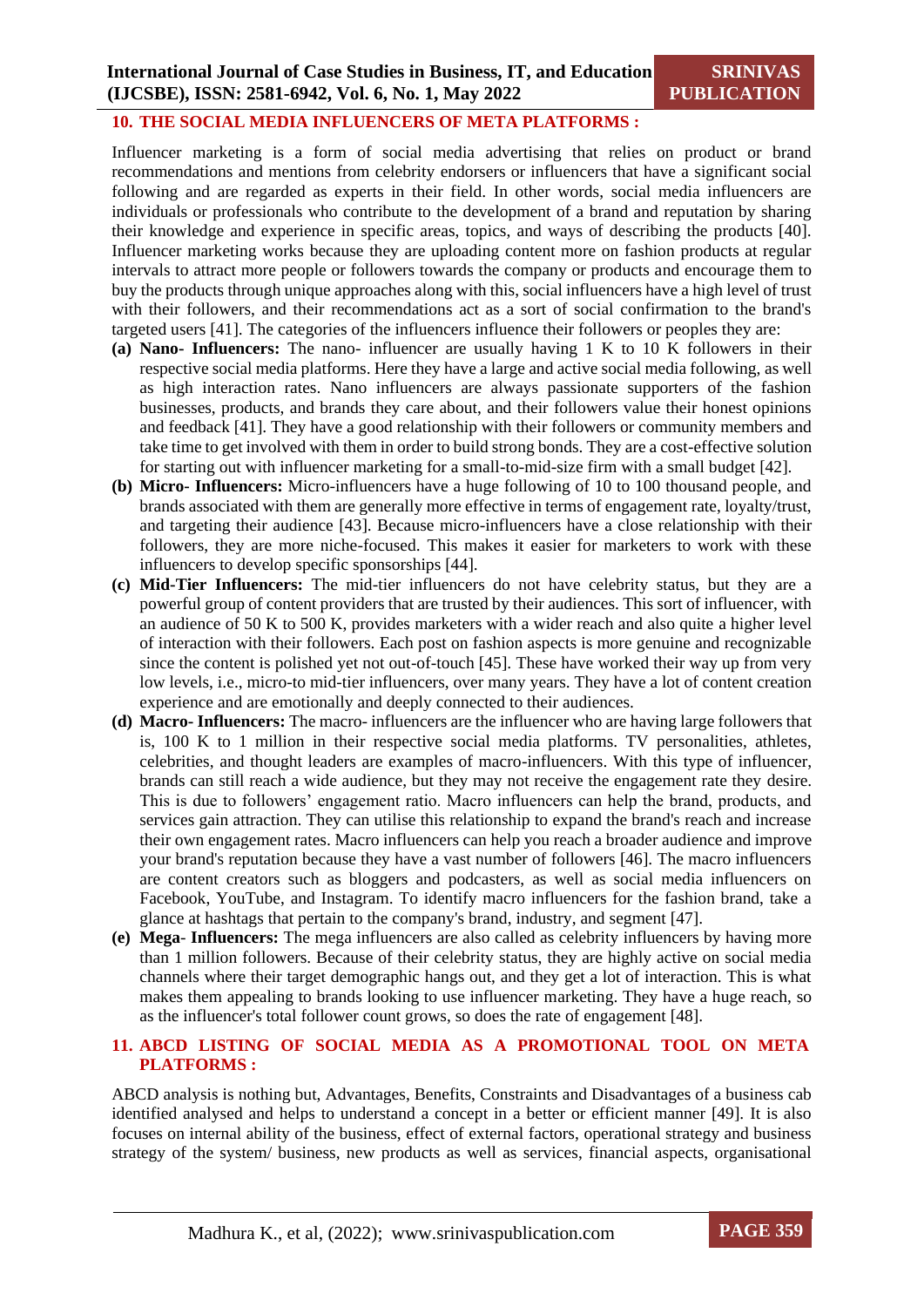values, strategies, human resource management, marketing quantitative and qualitative growth of the company, etc [50].

| <b>Constructs</b>    | or and company<br><b>Features</b>                                                                                                                            |
|----------------------|--------------------------------------------------------------------------------------------------------------------------------------------------------------|
|                      | Makes use of photos, text, content, stories, and visuals to increase online<br>$\bullet$<br>visibility.                                                      |
|                      | Introducing innovative technology factors to promote fashion products as<br>$\bullet$                                                                        |
|                      | well as social media aids in the acceleration of website speed.                                                                                              |
| <b>Advantages</b>    | Customer engagement can be improved with the use of social media.<br>$\bullet$                                                                               |
|                      | People can connect to their particular companies at any time and from any<br>$\bullet$<br>location.                                                          |
|                      | It contributes to the development of leadership skills among influencers of<br>$\bullet$                                                                     |
|                      | the brands in the sector.                                                                                                                                    |
|                      | It's the most cost-effective way to get a greater number of customers.<br>$\bullet$                                                                          |
|                      | It makes the business develop fashion icons.<br>$\bullet$                                                                                                    |
|                      | These platforms aid in attracting clients' attention.<br>$\bullet$                                                                                           |
| <b>Benefits</b>      | Assists in the establishment of brand authority or loyalty.<br>$\bullet$                                                                                     |
|                      | Excellent customer service<br>$\bullet$                                                                                                                      |
|                      | Assists in increasing conversions.<br>$\bullet$                                                                                                              |
|                      | The ability to maintain a social presence at all times.<br>$\bullet$                                                                                         |
|                      | Due to internet problems, people or users in rural locations are unable to<br>$\bullet$                                                                      |
|                      | utilise or explore various fashion brands through these sites.                                                                                               |
|                      | Inability to resolve consumer issues or complaints in a timely manner.<br>$\bullet$                                                                          |
| <b>Constraints</b>   | False information about the brand and fake accounts will harm the brand's<br>$\bullet$<br>reputation.                                                        |
|                      | The company is experiencing problems with advertising pricing and supply<br>$\bullet$<br>chain because this is one of the company's main sources of revenue. |
|                      | The more usage of social media platforms will lead to the mental health<br>$\bullet$<br>problems like depression and anxiety factors among youths.           |
|                      | Without a strong brand story and excellent content strategy turn brand<br>$\bullet$                                                                          |
|                      | awareness into brand saturation.                                                                                                                             |
| <b>Disadvantages</b> | Negative feedback will effective the product as well as the brand.<br>$\bullet$                                                                              |
|                      | Any mistake that remains forever and that create a negative impact on users                                                                                  |
|                      | to buy the products.                                                                                                                                         |

**Table 2:** ABCD Listing of the company.

This analysis (listing) will enable us to understand the business's framework. It also analyses the fundamental issues and identifies the essential elements to consider all determinants in key areas of the company.

# **12. DISCUSSIONS :**

According to a Kepios investigation (2021), there are more than 4.62 billion social media users in the world, with 46.1 percent of female users and 53.9 percent of male users, accounting for 58.4 percent of the global population, and more than 13 new users joining social media every second. The people spend an average of 2.5 hours every day on social media, across seven different platforms given by The Global Web Index [51].

The Influencer Marketing Benchmark Report 2022, shows that Fashion & Beauty (15 percent of respondents), is a significant decrease from last year's 25 percent. With 13% of the vote, health and fitness are still in second place. Travel & Lifestyle regained 12 percent of the vote, followed by gaming at 11 percent. Family, parenting, home (6%), and sports (4%) are the other two categories separately displayed. The rest 39%, is labelled as Conceivable. This represents a 10% increase over last year's poll, suggesting that influencer marketing is no longer limited to a few narrow categories. An estimated 9% Year-on-Year increase in the use of advertise blocking software has hampered the development of the influencer marketing industry, with the average global desktop ad blocking rate exceeding 43%.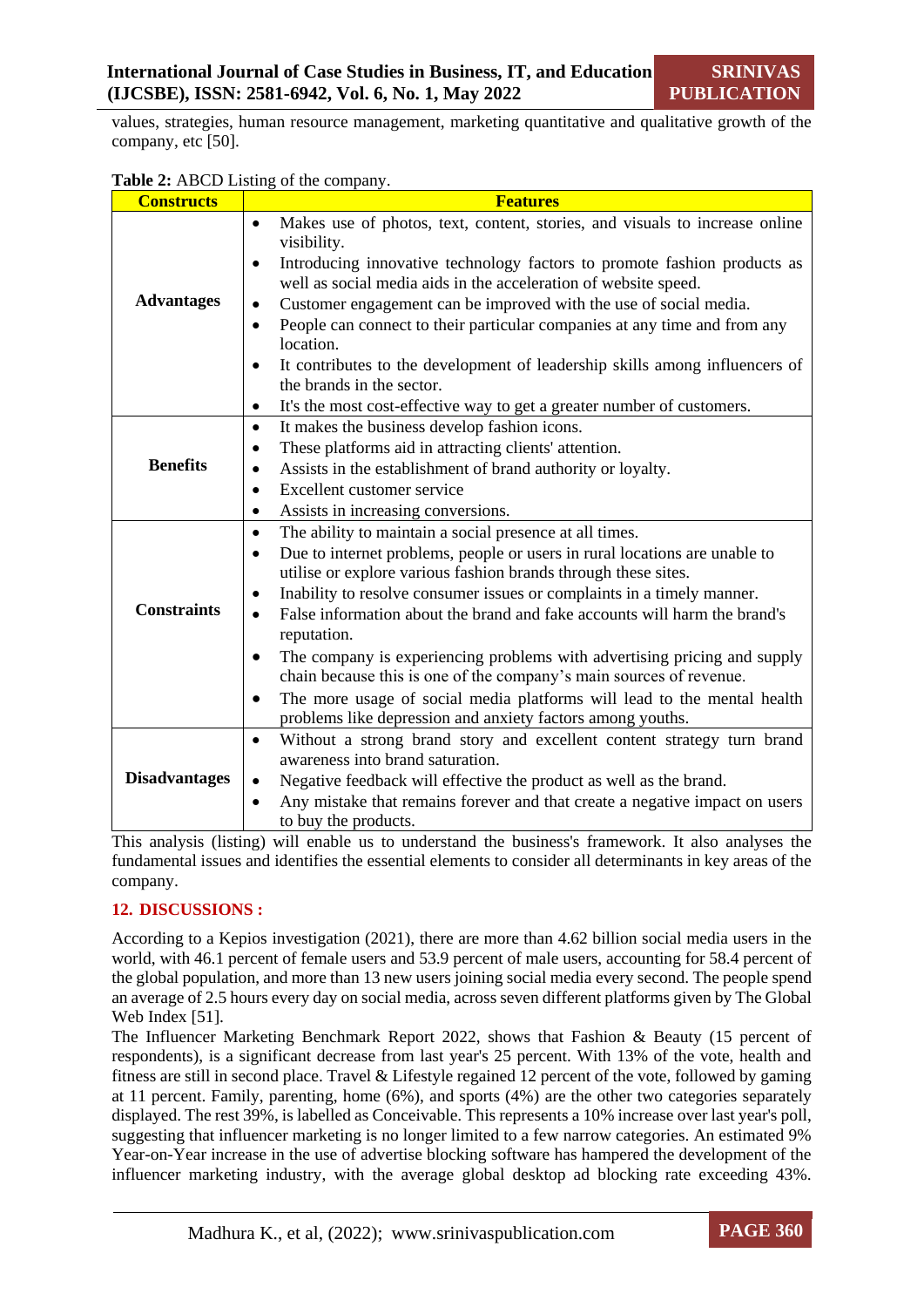Overall, the proportions of each industry sector depicted below are likely to be representative of all influencer marketing users [52].

According to an investor earnings report from 2022, Facebook is the world's most active social media platform, ranking first in the world with 36.8% of active users and also, the highest active monthly users are from India with 320 million [53]. The total number of people who saw advertisements on Facebook was 2.109 billion in Jan 2022. Even though Facebook's advertisements reached 43.4 percent of females and 56.6 percent of males, the company is restricting access to its platforms to people over the age of 13 [54].

In the third quarter of 2021, Facebook reported 3.58 billion yearly core family product users, and it now has over 2.89 billion yearly remarkably increased, users or visitors. The company's four largest social media platforms are Facebook (primary platform), WhatsApp, Facebook Messenger, and Instagram, each with over a billion users globally [55].

According to Statista's January 2021 report, Facebook has become the most widely utilised social media network by business peoples worldwide. According to global research, 93% of online entrepreneurs use Facebook to sell their brand, with the remaining 78% using Instagram [56].

As of January 2022, India had 230.25 million Instagram users, making it the world's leading Instagram follower. The number of users in the United States was 159.75 million, while in Brazil it was 119.45 million. Indonesia, Russia, and Turkey came in fourth, fifth, and sixth place, respectively. Brunei has the most Instagram followers in the country, with 92 percent of the population using the social media platform. Guam ranked second with 79.2 penetration, followed by the Cayman Islands (78.8), Kazakhstan, Iceland, and Montenegro. It took Instagram 11.2 times to reach the global norm of 2 billion active users, whereas Whatsapp took 11 times, Facebook 13.3 times, and YouTube slightly more than 14 times [57]. Instagram was the most popular social media site in India in 2022, accounting for 75.50% of all social media users. Youngsters, particularly teens, make up a large portion of Instagram's user community. In the third quarter of 2021, Facebook reported 3.58 billion yearly core family product users, and it now has over 2.89 billion yearly. The dominant firm, Facebook, invested \$1 billion in Instagram. It has become a valuable source of trade for manufacturers as well as a high-end distribution platform for enterprises. Facebook is the second most visited platform in India, accounting for 74.70 percent of visitors' lives. Facebook is the most popular social networking site in India and will continue to be so in the future. Several well-known corporations have used Facebook to communicate with their fans [58].

In India, WhatsApp has become the most widely recognized messaging app. WhatsApp, which is owned by Facebook, has 79 percent of the country's total users. With 56.9% penetration, Telegram is the second most popular app on the list. The third app is Facebook Messenger, which has 49.3 percent of the user base and is particularly popular among young people. With 42.9 percent of users, Snapchat is the fourth most popular social media conversation app in 2022 [58].

# **13. FINDINGS :**

- (1) The company introduced the metaverse, through which people (influencers as well as users) can select their wardrobe via virtual meetings.
- (2) Fashion brands and companies have also adopted digital platforms (meta platforms), used digital models and collaborated with video gaming platforms to develop their own virtual collections for millions of players across the world.
- (3) This platform is operating in more than 30 stock exchanges in United states, and few are in Singapore, UK, Israel, and China. It is an internet-based industry by having \$544.522 Billion market capitalisation with \$177.929 Billion revenue. Currently, 71970 employees working in the company  $(31<sup>st</sup>$  December 2021), that is 22.81% increase as compared to previous year 2020 [59].
- (4) The company's ads are gaining popularity because they are accurate, innovative, reliable, and accurate, most importantly, they are quickly visible.
- (5) The company designs new features, promote with the help of influencers that leads to the impulsive buying among the users or the people [60].
- (6) The more usage of these platforms will lead to the mental health problems like depression and anxiety factors among youths, this problem is not at solved even though face book rebranded as Meta platform [61].

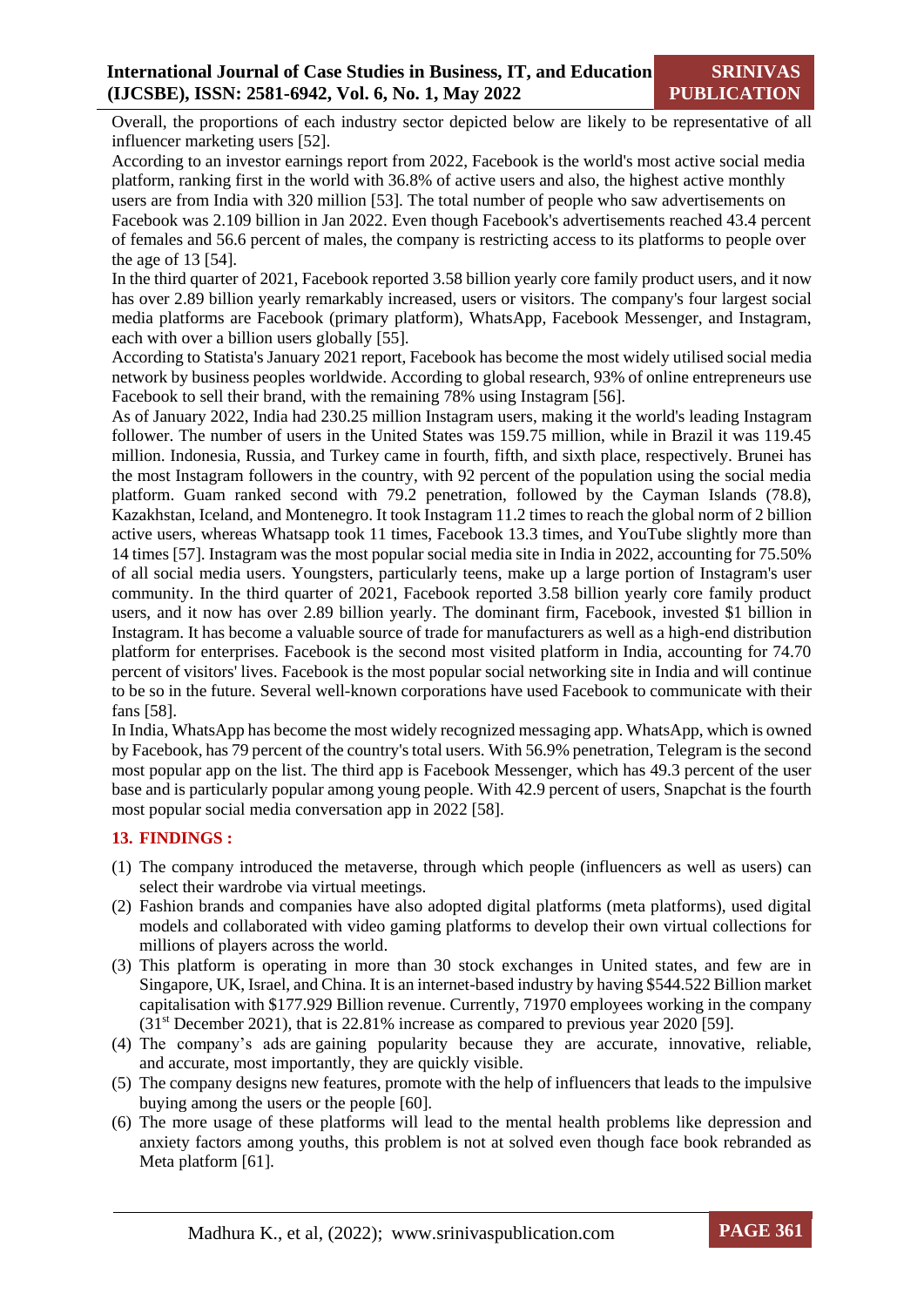#### **14. RECOMMENDATIONS :**

- (1) Messages that describe misleading information and the use of fraudulent documents, such as someone sharing a post with false information about fashion or other brands or products using a fake account, must be avoided or removed from the platform.
- (2) There is a big future for the metaverse, so the transition to the metaverse must be tackled with the same zeal as the transition from desktop to mobile. Because the mobile internet has proved that when people create competition, everyone benefits economically.

#### **15. CONCLUSION :**

People are using social media and digital platforms to express themselves and share their thoughts and feelings about fashion, style, or brands, even though the current trend of increasing designers' collaborations with fashion bloggers allows those who are interested in fashion but have little fashion knowledge to break into the field. Finally, while social media no longer updates traditional or antique media, it does provide people with alternative ways to interact with the businesses they respect.

#### **REFERENCES :**

- [1] Bhardwaj, V., & Fairhurst, A. (2010). Fast fashion: response to changes in the fashion industry. *The international review of retail, distribution and consumer research*, *20*(1), 165-173. [Google Scholar](https://www.tandfonline.com/doi/full/10.1080/09593960903498300?scroll=top&needAccess=true) ×
- [2] Geissinger, A., & Laurell, C. (2016). User engagement in social media–an explorative study of Swedish fashion brands. *Journal of Fashion Marketing and Management*, *20*(2), 177-190. [Google Scholar](https://www.emerald.com/insight/content/doi/10.1108/JFMM-02-2015-0010/full/html) ×
- [3] Wijaya, S. G. T., & Paramita, E. L. (2021). Purchase intention toward sustainable fashion brand: Analysis on the effect of customer awareness on sustainability on willingness to pay. *Diponegoro International Journal of Business, 4(1), 49-57. [Google Scholar](https://ejournal2.undip.ac.id/index.php/ijb/article/view/10264)*  $\lambda$
- [4] Nash, J. (2018). Exploring how social media platforms influence fashion consumer decisions in the UK retail sector. *Journal of Fashion Marketing and Management: An International Journal*, 23(1), 82-103. [Google Scholar](https://www.emerald.com/insight/content/doi/10.1108/JFMM-01-2018-0012/full/html)  $\lambda$
- [5] Lee, D., Hosanagar, K., & Nair, H. S. (2018). Advertising content and consumer engagement on social media: Evidence from Facebook. *Management Science*, *64*(11), 5105-5131. [Google](https://pubsonline.informs.org/doi/abs/10.1287/mnsc.2017.2902)  [Scholar](https://pubsonline.informs.org/doi/abs/10.1287/mnsc.2017.2902) $\lambda$
- [6] Carr, C. T., & Hayes, R. A. (2015). Social media: Defining, developing, and divining. *Atlantic journal of communication, 23(1), 46-65. [Google Scholar](https://www.tandfonline.com/doi/full/10.1080/15456870.2015.972282?scroll=top&needAccess=true)* $\lambda$
- [7] Saravanakumar, M., & SuganthaLakshmi, T. (2012). Social media marketing. *Life science journal*, 9(4), 4444-4451. [Google Scholar](https://scholar.google.com/scholar?cluster=10221067722518249438&hl=en&as_sdt=0,5)  $\lambda$
- [8] Dwivedi, Y. K., Kapoor, K. K., & Chen, H. (2015). Social media marketing and advertising. *The Marketing Review, 15(3), 289-309. [Google Scholar](https://www.ingentaconnect.com/content/westburn/tmr/2015/00000015/00000003/art00003)* $\lambda$ <sup>7</sup>
- [9] Bertola, P., & Teunissen, J. (2018). Fashion 4.0. Innovating fashion industry through digital transformation. *Research Journal of Textile and Apparel*, *22*(4), 352-369. [Google Scholar](https://www.emerald.com/insight/content/doi/10.1108/RJTA-03-2018-0023/full/html)
- [10] Barnes, L. (2013). Fashion marketing. *Textile progress*,  $45(4)$ , 182-207. [Google Scholar](https://www.tandfonline.com/doi/abs/10.1080/00405167.2013.868677) $\overline{\mathcal{S}}$
- [11] Noris, A., Nobile, T. H., Kalbaska, N., & Cantoni, L. (2021). Digital fashion: A systematic literature review. A perspective on marketing and communication. *Journal of Global Fashion Marketing*,  $12(1)$ , 32-46. [Google Scholar](https://www.tandfonline.com/doi/abs/10.1080/20932685.2020.1835522) $\lambda$ <sup>7</sup>
- [12] Virtanen, H., Björk, P., & Sjöström, E. (2017). Follow for follow: marketing of a start-up company on Instagram. *Journal of Small Business and Enterprise Development*, *24*(3), 468-484. [Google Scholar](https://harisportal.hanken.fi/sv/publications/follow-for-follow-marketing-of-a-start-up-company-on-instagram) ×

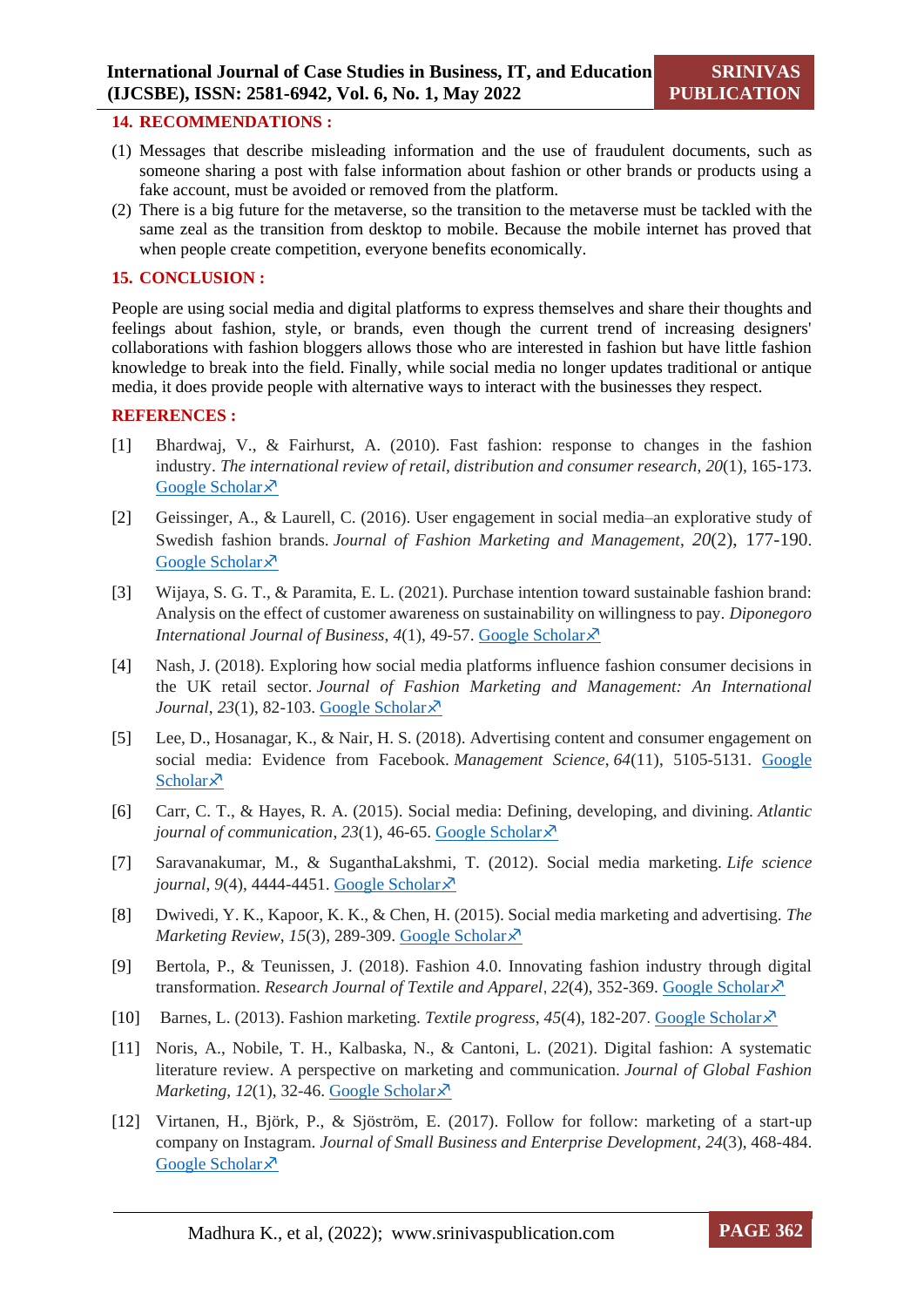- [13] Johnson, T. J., & Perlmutter, D. D. (2010). Introduction: the Facebook election. *Mass Communication and Society, 13(5), 554-559. [Google Scholar](https://www.tandfonline.com/doi/abs/10.1080/15205436.2010.517490)*  $\times$
- [14] Caers, R., De Feyter, T., De Couck, M., Stough, T., Vigna, C., & Du Bois, C. (2013). Facebook: A literature review. *New media & society*, 15(6), 982-1002. [Google Scholar](https://journals.sagepub.com/doi/abs/10.1177/1461444813488061)  $\times$
- [15] Arriaga, J. L. D. O., Domingo, D. A., & Silvente, V. B. (2017). Facebook in the low-cost fashion sector: the case of Primark. *Management*, 21(4), 512-522. [Google Scholar](https://www.emerald.com/insight/content/doi/10.1108/JFMM-08-2016-0069/full/html)  $\lambda$ <sup>7</sup>
- [16] Hoyle, R., Das, S., Kapadia, A., Lee, A. J., & Vaniea, K. (2017). Was my message read? privacy and signaling on Facebook messenger. In *Proceedings of the 2017 CHI Conference on Human Factors in Computing Systems, 6*(11),3838-3842. [Google Scholar](https://dl.acm.org/doi/abs/10.1145/3025453.3025925)  $\lambda$ <sup>7</sup>
- [17] Kang, J. Y. M., & Johnson, K. K. (2015). F-Commerce platform for apparel online social shopping: Testing a Mowen's 3M model. *International Journal of Information Management*, 35(6), 691-701. [Google Scholar](https://www.koreascience.or.kr/article/JAKO201821464987307.page)  $\times$
- [18] Samani, E., & Noordin, N. (2020). Getting Connected with Facebook Messenger: Exploring Meaningful Interactions through Online Chats in the ESL Context. *Journal of Modern Research in English Language Studies, 7(3), 23-44. [Google Scholar](https://journals.ikiu.ac.ir/article_1943.html)*  $\times$
- [19] Hu, Y., Manikonda, L., & Kambhampati, S. (2014, May). What We Instagram: A First Analysis of Instagram Photo Content and User Types. In *Proceedings of the International AAAI Conference on Web and Social Media, 8 (1), 595-598. [Google Scholar](https://scholar.google.com/scholar?hl=en&as_sdt=0%2C5&q=instagram&btnG=)* $\lambda$
- [20] Russmann, U., & Svensson, J. (2016). Studying organizations on Instagram. *Information*, *7*(4), 58. [Crossref](https://doi.org/10.3390/info7040058)x
- [21] Thota, R., & Divatia, J. (2015). WhatsApp: What an App! *Indian Journal of Critical Care Medicine*, *19*(6), 363-363. [Google Scholar](https://go.gale.com/ps/i.do?id=GALE%7CA417460129&sid=googleScholar&v=2.1&it=r&linkaccess=abs&issn=09725229&p=HRCA&sw=w&userGroupName=anon%7Ee8f4e579) ⊼
- [22] Montag, C., Błaszkiewicz, K., Sariyska, R., Lachmann, B., Andone, I., Trendafilov, B., ... & Markowetz, A. (2015). Smartphone usage in the 21st century: who is active on WhatsApp? *BMC research notes*,  $8(1)$ , 1-6. [Google Scholar](https://bmcresnotes.biomedcentral.com/articles/10.1186/s13104-015-1280-z)  $\times$
- [23] Yasa, N., Giantari, I. G. A. K., Sukaatmadja, I., Sukawati, T., Ekawati, N., Nurcaya, I., ... & Astari, A. (2021). The role of relational and informational capabilities in mediating the effect of social media adoption on business performance in fashion industry. *International Journal of Data and Network Science*, *5*(4), 569-578[. Google Scholar](http://m.growingscience.com/beta/ijds/5044-the-role-of-relational-and-informational-capabilities-in-mediating-the-effect-of-social-media-adoption-on-business-performance-in-fashion-industry.html)
- [24] Balsam, P., Borodzicz, S., Malesa, K., Puchta, D., Tymińska, A., Ozierański, K., ... & Opolski, G. (2019). OCULUS study: Virtual reality-based education in daily clinical practice. *Cardiology journal*,  $26(3)$ ,  $260-264$ [. Google Scholar](https://journals.viamedica.pl/cardiology_journal/article/view/56095) $\chi^2$
- [25] Ananda, A. S., Hernández-García, Á., & Lamberti, L. (2017). SME fashion brands and social media marketing: From strategies to actions. *International Journal of Web Based Communities*,  $13(4)$ , 468-498. [Google Scholar](https://www.inderscienceonline.com/doi/abs/10.1504/IJWBC.2017.089350) $\times$
- [26] Kang, J. Y. M., & Kim, J. (2017). Online customer relationship marketing tactics through social media and perceived customer retention orientation of the green retailer. *Journal of fashion marketing and management: an international journal,*  $21(3)$ *,*  $298-316$ *. [Crossref](https://doi.org/10.1108/JFMM-08-2016-0071)* $\lambda$ *<sup>7</sup>*
- [27] Ismail, A. R. (2017). The influence of perceived social media marketing activities on brand loyalty: The mediation effect of brand and value consciousness. *Asia pacific journal of marketing and logistics*, 29(1), 129-144. [Google Scholar](https://www.researchgate.net/profile/Ahmed-Ismail-14/publication/311107512_The_influence_of_perceived_social_media_marketing_activities_on_brand_loyalty_The_mediation_effect_of_brand_and_value_consciousness/links/59d71424458515db19c7f091/The-influence-of-perceived-social-media-marketing-activities-on-brand-loyalty-The-mediation-effect-of-brand-and-value-consciousness.pdf) $\lambda$ <sup>7</sup>
- [28] Lahiri, I., & Siddika, H. (2014). Fashion behavior: Detangling promotional factors. *Globsyn Management Journal*, *8*(1/2), 64-76. [Google Scholar](https://scholar.google.com/scholar?hl=en&as_sdt=0%2C5&q=MARKETING+STRATEGIES+OF+SOCIAL+MEDIAS+in+fashion+industry&btnG=)  $\lambda$ <sup>7</sup>

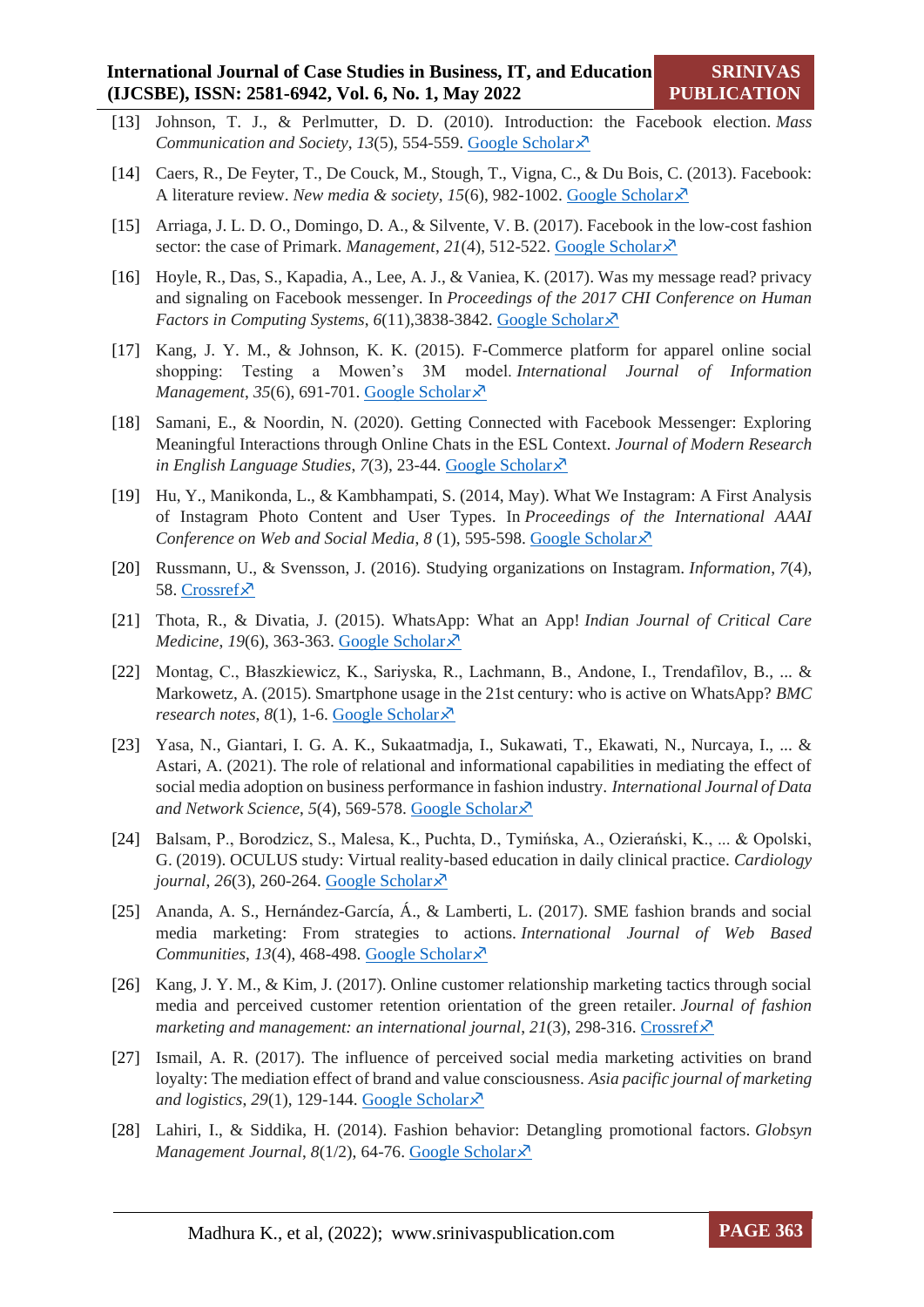- [29] AHADI, P., Vatanparast, M., & Saberian, F. (2018). Interpretation of Brand Image formation in Cosmetic Industry, Based on Social Medias' Video Content. *Brand Management*, *5*(2), 25-52. [Google Scholar](https://bmr.alzahra.ac.ir/article_4452_en.html?lang=en) ×
- [30] Alonso-Cañadas, J., Galán-Valdivieso, F., Saraite-Sariene, L., & Gálvez-Rodríguez, M. D. M. (2018). Using social media to enhance stakeholder engagement in the fashion industry: the case of Inditex. *Cuadernos de Administración (Universidad del Valle)*, *34*(61), 3-16. [Google](http://www.scielo.org.co/scielo.php?pid=S0120-46452018000200003&script=sci_arttext&tlng=en)  [Scholar](http://www.scielo.org.co/scielo.php?pid=S0120-46452018000200003&script=sci_arttext&tlng=en) $\lambda$
- [31] Elena, C. A. (2016). Social media–a strategy in developing customer relationship management. *Procedia Economics and Finance*, *39*(1), 785-790. [Google Scholar](https://www.sciencedirect.com/science/article/pii/S2212567116302660)
- [32] Tsimonis, G., & Dimitriadis, S. (2014). Brand strategies in social media. *Marketing Intelligence & Planning*, *32*(3), 328-344. [Google Scholar](https://www.emerald.com/insight/content/doi/10.1108/mip-04-2013-0056/full/html)
- [33] Yamin, A. B. (2017). Impact of digital marketing as a tool of marketing communication: a behavioral perspective on consumers of Bangladesh. *American Journal of Trade and Policy*,  $4(3)$ , 117-122. [Google Scholar](https://abc.us.org/ojs/index.php/ajtp/article/view/426) $\overline{\mathcal{X}}$
- [34] Ashley, C., & Tuten, T. (2015). Creative strategies in social media marketing: An exploratory study of branded social content and consumer engagement. *Psychology & Marketing*, *32*(1), 15- 27. [Crossref](https://doi.org/10.1002/mar.20761)×
- [35] Bajpai, V., Pandey, S., & Shriwas, S. (2012). Social media marketing: Strategies & its impact. *International Journal of Social Science & Interdisciplinary Research*, *1*(7), 214-223. [Google Scholar](https://scholar.google.com/scholar?hl=en&as_sdt=0%2C5&q=MARKETING+STRATEGIES+OF+SOCIAL+MEDIAS+%3Atarget+audience&btnG=&oq=MARKETING+STRATEGIES+OF+SOCIAL+MEDIAS+%3Aterget+aud) ×
- [36] Luo, J., Pan, X., Wang, S., & Huang, Y. (2018). Identifying target audience on enterprise social network. *Industrial management & data systems*. *119*(1),111-128. [Google Scholar](https://www.emerald.com/insight/content/doi/10.1108/IMDS-01-2018-0007/full/html?fullSc=1)
- [37] Gräve, J. F. (2019). What KPIs are key? Evaluating performance metrics for social media influencers. *Social Media+ Society*, *5*(3),1-9[. Crossref](https://doi.org/10.1177%2F2056305119865475)
- [38] Kee, A. W. A., & Yazdanifard, R. (2015). The review of content marketing as a new trend in marketing practices. *International journal of management, accounting and economics*, *2*(9), 1055-1064. [Google Scholar](https://scholar.google.com/scholar?hl=en&as_sdt=0%2C5&q=MARKETING+STRATEGIES+OF+SOCIAL+MEDIAS+%3Acontent+marketing&btnG=)<sup> $\bar{x}$ </sup>
- [39] Digital Marketing Statistics & Metrics. (2018). Retrieved from [https://www.digitalmarketingcommunity.com/indicators/content-types-shared-social-media-](https://www.digitalmarketingcommunity.com/indicators/content-types-shared-social-media-2018)[2018](https://www.digitalmarketingcommunity.com/indicators/content-types-shared-social-media-2018) on 08/02/2022.
- [40] Sudha, M., & Sheena, K. (2017). Impact of influencers in consumer decision process: the fashion industry. *SCMS Journal of Indian Management*, *14*(3), 14-30. [Google Scholar](https://scholar.google.com/scholar?hl=en&as_sdt=0%2C5&as_ylo=2018&q=40.%09Sudha%2C+M.%2C+%26+Sheena%2C+K.+%282017%29.+Impact+of+influencers+in+consumer+decision+process%3A+the+fashion+industry.+SCMS+Journal+of+Indian+Management%2C+14%283%29%2C+14-30&btnG=)
- [41] Goanta, C., & Ranchordás, S. (2020). The Regulation of Social Media Influencers: An Introduction. *The Regulation of Social Media Influencers*, *167(1)*, 1-21. **Google Scholar**  $\times$
- [42] Chandra, R., Pratiwi, C. P., & Larasati, H. (2021). The Role of Nano Influencers Through Instagram as an Effective Digital Marketing Strategy, *198*(1), 233-238. [Google Scholar](https://scholar.google.com/scholar?hl=en&as_sdt=0%2C5&q=The+Role+of+Nano+Influencers+Through+Instagram+as+an+Effective+Digital+Marketing+Strategy&btnG=)
- [43] Britt, R. K., Hayes, J. L., Britt, B. C., & Park, H. (2020). Too big to sell? A computational analysis of network and content characteristics among mega and micro beauty and fashion social media influencers. *Journal of Interactive Advertising*, 20(2), 111-118. [Google Scholar](https://www.tandfonline.com/doi/full/10.1080/15252019.2020.1763873)  $\times$
- [44] Khamis, S., Ang, L., & Welling, R. (2017). Self-branding, 'micro-celebrity' and the rise of social media influencers. *Celebrity studies*, *8*(2), 191-208. [Google Scholar](https://www.tandfonline.com/doi/abs/10.1080/19392397.2016.1218292)
- [45] Gómez, A. R. (2019). Digital Fame and Fortune in the age of Social Media: A Classification of social media influencers. *AD Research: Revista Internacional de Investigación en Comunicación*, (19), 8-29. [Google Scholar](https://dialnet.unirioja.es/servlet/articulo?codigo=6785540)